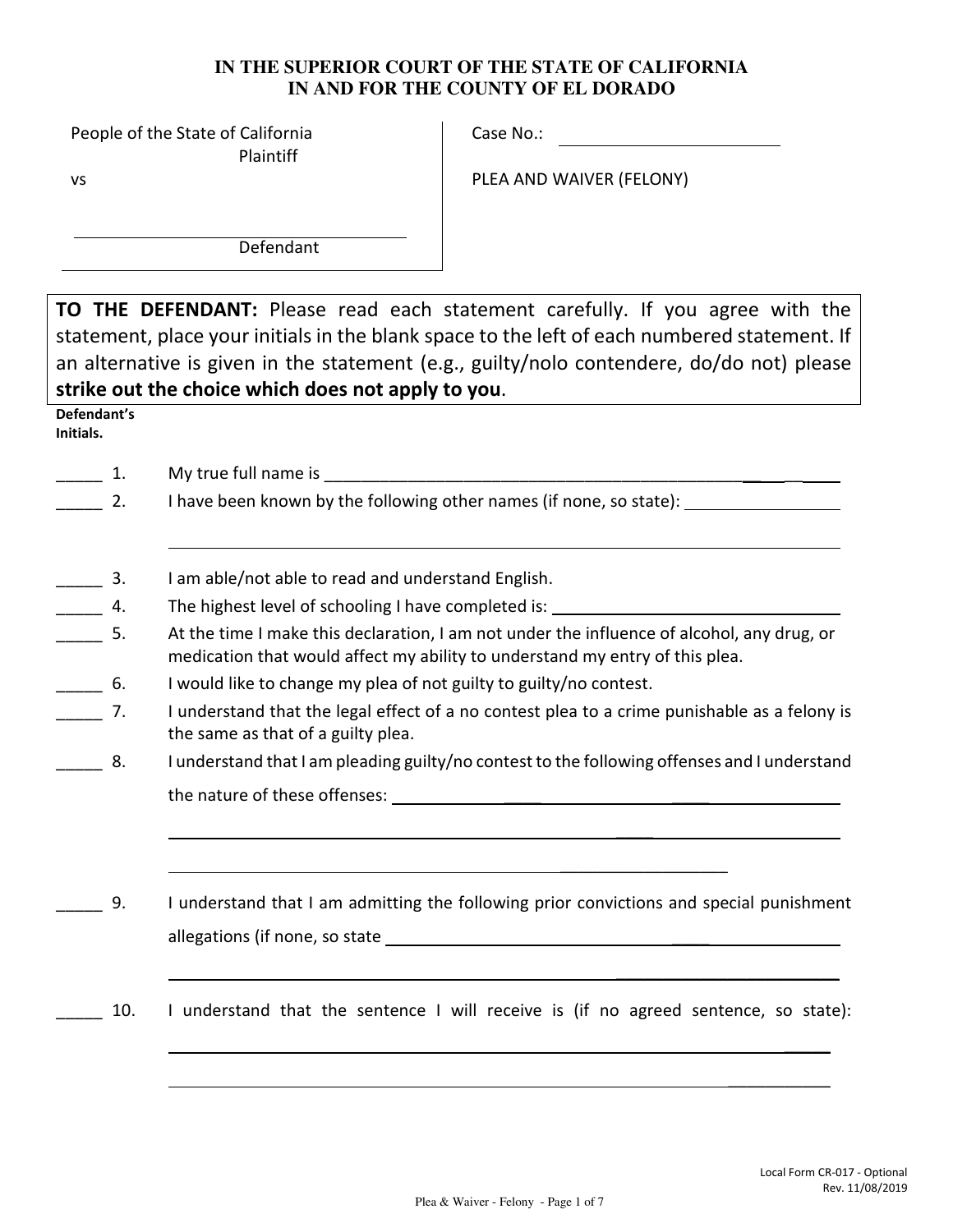\_\_\_\_\_ 11. I understand that the sentence range for the offense(s) to which I am pleading guilty or nolo contendere is/are:

| Count | <b>Charge</b>                                             | Sentence | <b>Enhancement/Priors</b> |
|-------|-----------------------------------------------------------|----------|---------------------------|
|       |                                                           |          |                           |
|       |                                                           |          |                           |
|       |                                                           |          |                           |
|       |                                                           |          |                           |
|       |                                                           |          |                           |
|       |                                                           |          |                           |
|       |                                                           |          |                           |
| 12.   | I understand the Court can consider the facts in count(s) |          |                           |

that will be dismissed, for purposes of determining my sentence.

13. I understand if the Court determines at any time before I am sentenced that the negotiated plea is not in the interests of justice, the Court can cancel my plea, re-enter my not guilty plea and set this case for trial.

## *PRELIMINARY EXAMINATION ADVISEMENT AND WAIVER*

- 14. Because the offense charged is a felony, I understand that I would have the right to a preliminary hearing. At the preliminary hearing, the People would have to establish by sufficient evidence that a crime was committed and that I committed the offense. My attorney could cross-examine the People's witnesses, I could present evidence, and testify at the preliminary hearing. If I waive and give up my right to the preliminary hearing, my case will proceed with entry of plea. Once preliminary examination is waived, that right is gone.
- 15. I understand my right to a preliminary hearing and I waive and give up this right. Counsel joins in the waiver of preliminary examination and hearing.

Defendant's Counsel **Defendant's Counsel People's Counsel** 

## *ADVISEMENT OF TRIAL RIGHTS*

- 16. I understand I have a right to a speedy and public jury trial. At that trial, I will be presumed innocent, and I could not be convicted unless 12 impartial jurors were unanimously convinced of my guilt beyond a reasonable doubt.
- 17. I understand I have a right to a speedy and public court trial by a judge sitting without a jury. At that trial, I would be presumed innocent and could not be convicted unless the judge was convinced of my guilt beyond a reasonable doubt.
- 18. I understand I have a right to see, hear, confront, and cross-examine all witnesses testifying against me.
- 19. I understand I have the right to remain silent and not incriminate myself and I cannot be forced to testify at my trial. I realize that by pleading guilty/no contest and admitting any prior convictions or special allegations, I am incriminating myself.
- 20. I understand I have the right to present evidence on my own behalf in my defense of the charges against me.
- \_\_\_\_\_ 21. I understand I have the right to use the subpoena powers of the Court to compel the appearance and attendance of witnesses on my behalf, and to compel those witnesses to bring with them to court evidence or documents favorable to me.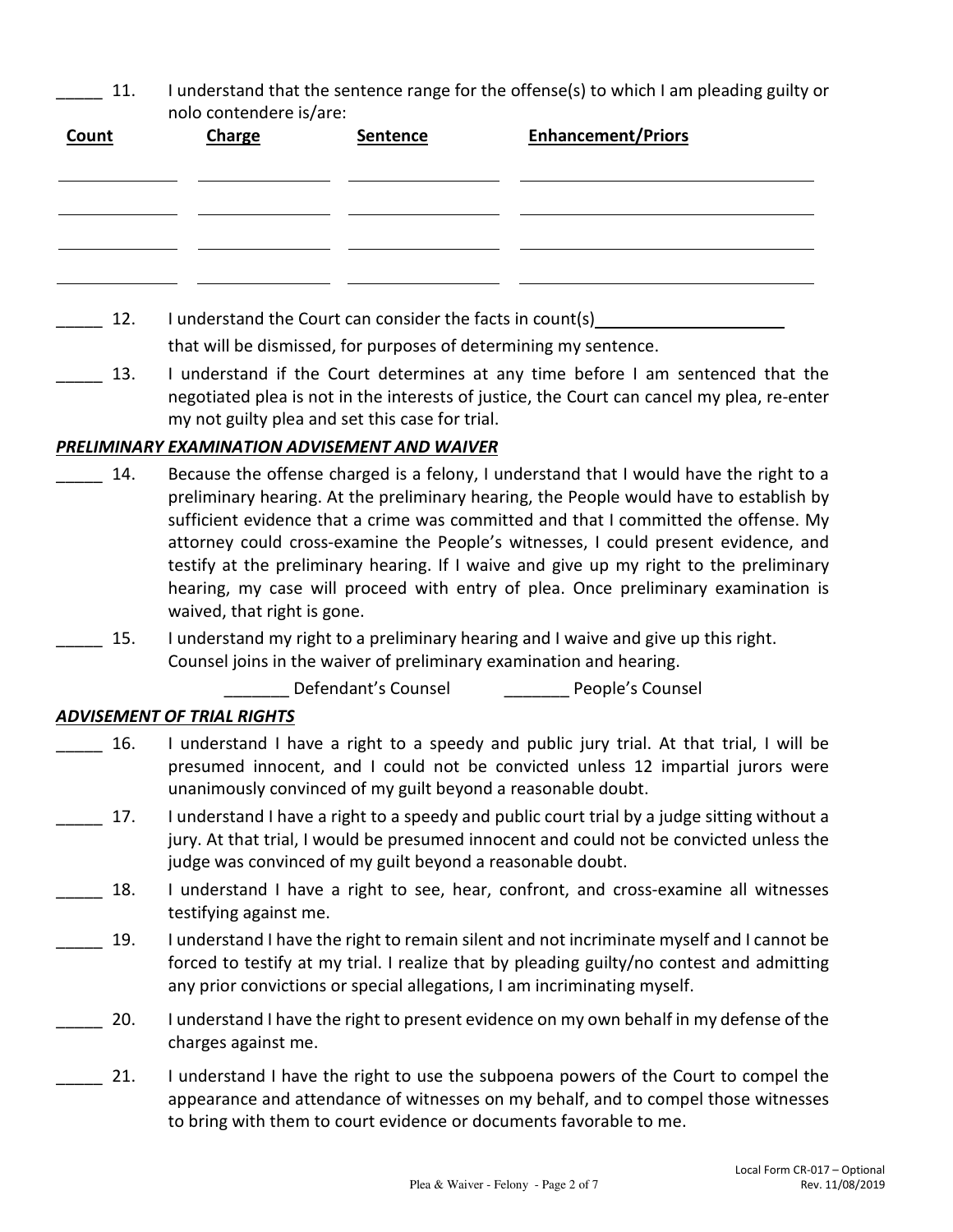22. I understand I have the right to have a jury determine the sentencing factors that may be used by a judge to increase my sentence on any charge, sentencing enhancement, or allegation to the upper or maximum term provided by law.

### *ADDITIONAL CONSEQUENCES OF PLEA*

- 23. I understand that the Court may impose a general fine in this case of not less than
	- $\S$  nor more than  $\S$  [100], plus penalties and assessments.
- 24. I understand I may be required to pay restitution in this case in an amount to be ordered by the Court. The Court reserves the jurisdiction to hold a hearing to determine if restitution is appropriate and the amount.
- 25. I understand that in addition to restitution and a fine, the Court is required to impose a separate and additional restitution fine of from \$300.00 to \$10,000.00 for each felony count and from \$150.00 to \$1000.00 for each misdemeanor count (PC 1202.4/1202.5). If granted probation, a fine of \$300.00 to \$10,000.00 (equal to the total restitution fine) will be imposed, but stayed pending successful completion of probation (PC1202.44). If sentenced to prison, a second fine of \$300.00 to \$10,000.00 (equal to the total restitution fine) will be imposed, but stayed pending successful completion of parole or post release community supervision (PC 1202.45).
- 26. I understand that if the Court grants my application for probation, I could be on probation for up to 5 years with the Court also imposing certain conditions, such as, obey all laws. Should I violate any of the terms or conditions of my probation, my probation could be revoked and I could be sent to prison or incarcerated in the County Jail for up to the maximum term previously set forth.
	- 27. I understand that if I am sentenced to state prison or a narcotics treatment facility:
		- a) I will be placed on parole or post release community supervision for up to \_\_\_\_\_\_\_\_\_\_ years after my release.
		- b) If I violate any of the terms or conditions of my parole, I can be returned to state prison for up to one year or sentenced to county jail for up to six months for each violation, up to a maximum of vears.
		- c) If I violate the terms of my post release community supervision, I can be sentenced to county jail for up to six months for each violation, up to a maximum of three years.
		- d) If I abscond from parole or post release community supervision, this can extend the total time of parole or post release community supervision.
- 28. I understand that if I am now on probation or parole, my plea of guilty or nolo contendere to the charge(s) in this case may constitute a violation of my probation or parole and result in a revocation of my probation or parole, and a sentence may be imposed.
- \_\_\_\_\_ 29. I understand if I am not a citizen of the United States, my plea to the charges in this case may result in my deportation, exclusion from admission to the United States or denial of naturalization.
- 30. I understand that I will be required to submit to DNA testing pursuant to Penal Code section 296 et seq.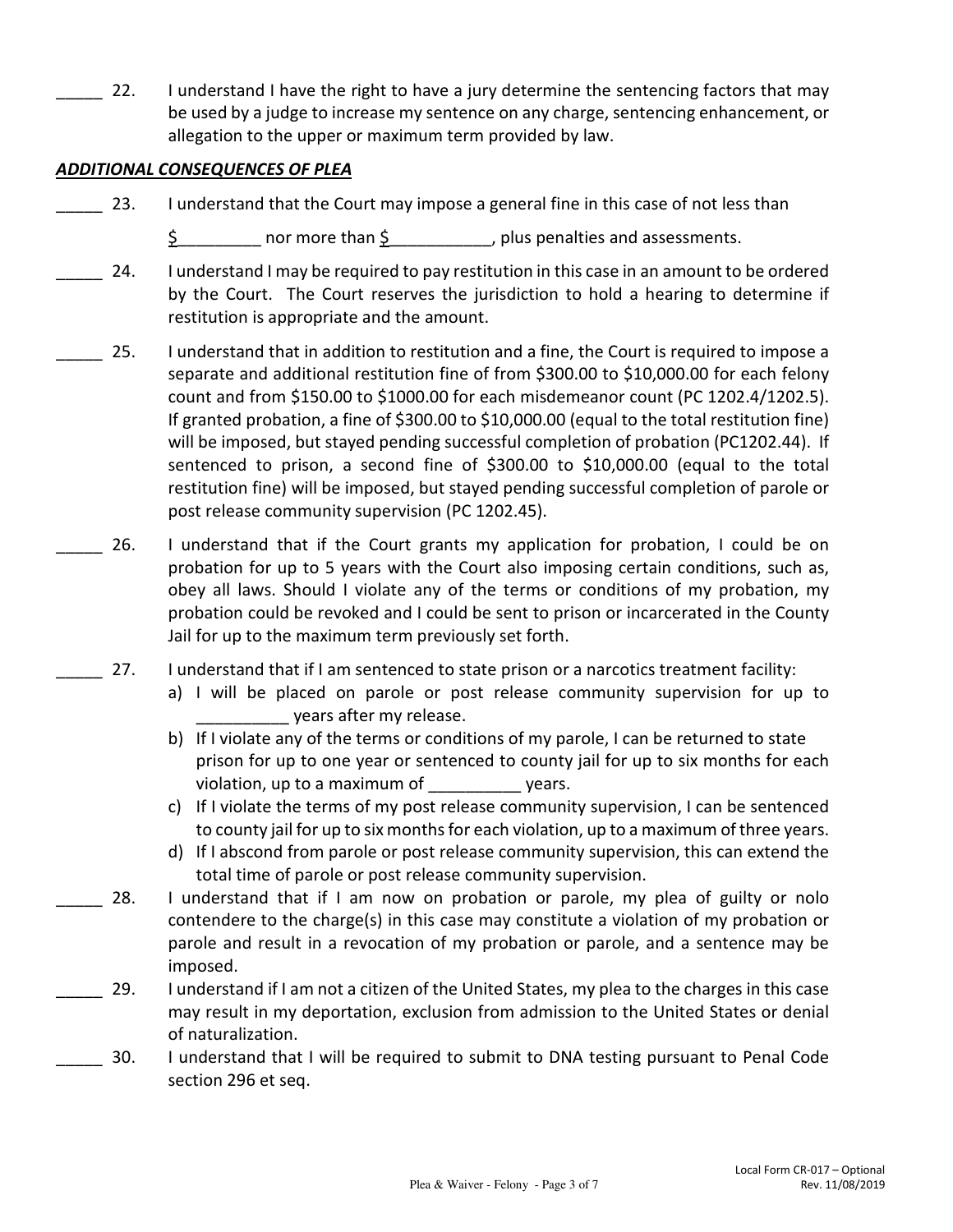- 31. Pursuant to Penal Code section 1203.35 In any case where the court grants probation or imposes a sentence that includes mandatory supervision, the county probation department is authorized to use flash incarceration for any violation of the conditions of probation or mandatory supervision if, at the time of granting probation or ordering mandatory supervision, the court obtains from the defendant a waiver to a court hearing prior to the imposition of a period of flash incarceration.
- 32. I understand my rights pursuant to Penal Code section 1203.35 and make a voluntary waiver permitting flash incarceration by the probation officer, pursuant to Section 1203.35.

#### *INELIGIBLE FOR PROBATION*

33. I understand that by pleading guilty/no contest and admitting to

 , I will be ineligible for probation. This means that I will receive a prison term and not be placed on formal probation.

#### *DRUG CASE*

- \_\_\_\_\_ 34. I understand that I am subject to a laboratory analysis fee of \$50 plus penalty assessment for each separate offense.
- \_\_\_\_\_ 35. I understand that I am subject to a drug program fee of \$150 plus penalty assessment for each separate offense.
- 36. I understand that I will be required to register as a narcotic offender pursuant to Health and Safety Code §11590 for five years after discharge from prison, release from jail or termination of probation or parole.

### *SEX CASE*

- 37. I understand that I will be required to register as a sex offender pursuant to Penal Code §290 for the rest of my life.
- 38. I understand that I will be required to submit to testing for AIDS pursuant to Penal Code §1202.1.
- \_\_\_\_\_ 39. I understand that if I am convicted of an offense specified in PC§ 290 (c), I will be required to pay a base fine of \$300 plus penalty assessments for the first conviction and a base fine of \$500 plus penalty assessments for the second and subsequent convictions unless the court determines that I do not have the ability to pay. (PC §290.3)
- 40. I understand that the offenses I am pleading to may subject me to more severe criminal penalties in the future under California's "One Strike" law. PC § 667.61 provides that if I am convicted in the future of a sexual offense listed in that code section and my conviction(s) in this case are alleged and proven, I will be subject to a term in prison of either 15 years to life or 25 years to life.

#### *ARSON CASE*

\_\_\_\_\_ 41. I understand that I will be required to register as an arson offender pursuant to Penal Code §457.1 for the rest of my life.

#### *GANG CASE*

42. I understand I must register as a gang offender, pursuant to PC §186.30, until five years after the imposition of the registration requirement.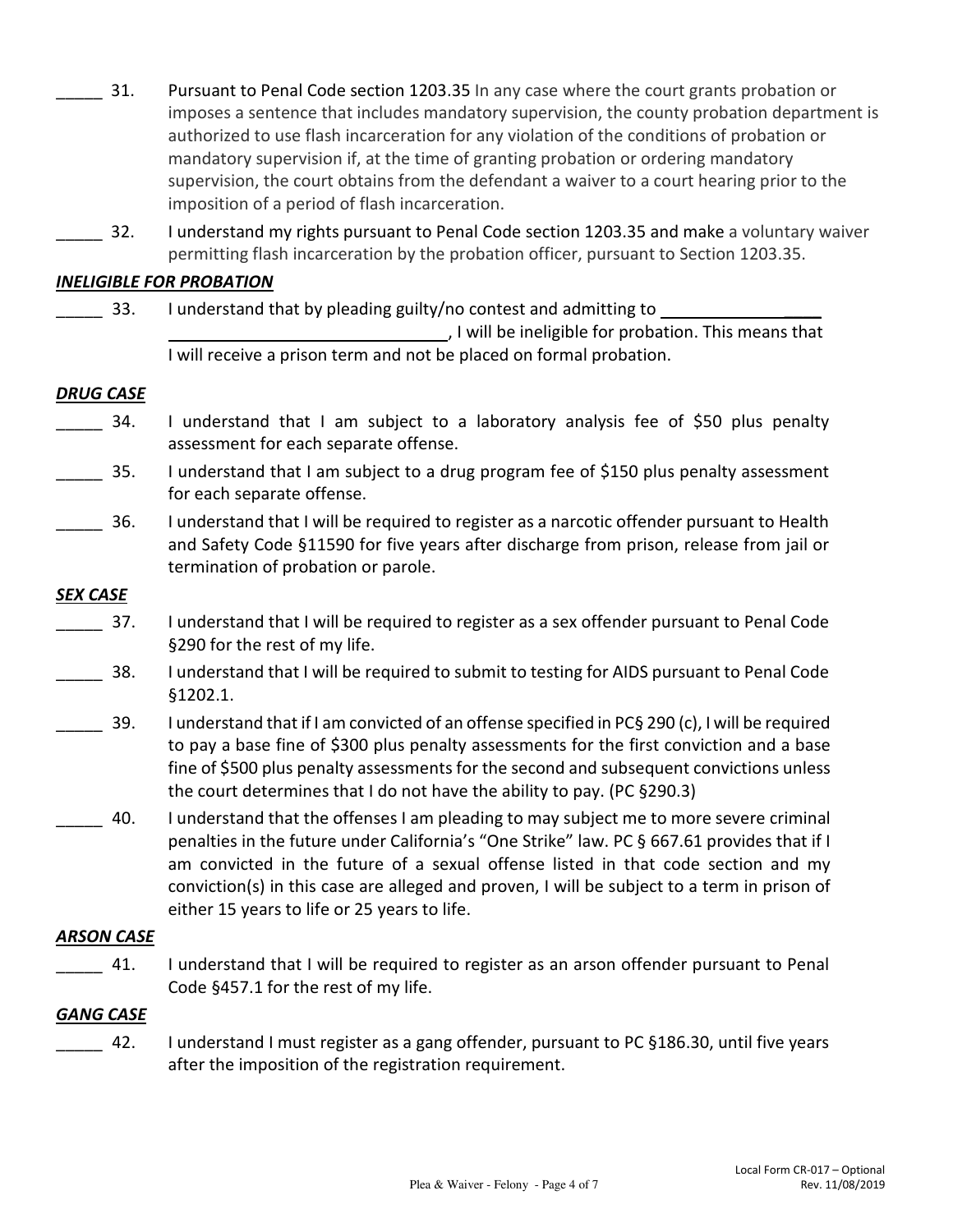### *FELONY DRIVING UNDER THE INFLUENCE OR AT A 0.08% OR BLOOD ALCOHOL LEVEL*

- 43. I understand my driving privilege will be revoked for 4 years. This privilege will not be reinstated until I complete a program of 18 or 30 months as determined by the Department of Motor Vehicles and file proof of my ability to respond to damages.
- \_\_\_\_\_ 44. I understand that I will be designated as a habitual traffic offender for a period of 3 years pursuant to Vehicle Code §§13350(b) and 14601.3(e)(3).

#### *WATSON ADVISEMENT*

\_\_\_\_\_ 45. I understand that being under the influence of alcohol or drugs, or both, impairs my ability to safely operate a motor vehicle, and it is extremely dangerous to human life to drive while under the influence of alcohol or drugs, or both. If I continue to drive while under the influence of alcohol or drugs, or both, and as a result of my driving, someone is killed, I can be charged with murder.

#### *FELONY DRIVING UNDER THE INFLUENCE OR AT A 0.08% OR BLOOD ALCOHOL LEVEL*

#### *WITH BODILY INJURY*

46. I understand that my driving privilege will be suspended for up to 10 years and will not be reinstated until I file proof of my ability to respond to damages.

#### *CURRENT CRIME IS A "STRIKE"*

- 47. I understand that the crime I am pleading guilty to is a "serious" or "violent" felony, and as such is a "strike" under the Three Strikes Law.
- 48. I understand that if I later commit any felony, I will be subject at that time to a mandatory state prison sentence of twice the term otherwise provided or, depending on the number of strikes I have and the new felony, a term of at least 25 years to life.
- \_\_\_\_\_ 49. I understand that because I am pleading guilty/no contest to a crime and have suffered a prior strike, I am subject to a mandatory state prison sentence of twice the term otherwise provided (state possible terms, including enhancements).
- \_\_\_\_\_ 50. I understand that when I am in state prison as a result of this conviction, I will receive only a maximum of 15% or 20% in conduct credits, depending on the nature of the offense.

#### *PC §1170(H) ADVISEMENT AND WAIVER OF RIGHTS*

- 51. I understand that if I am sentenced to jail pursuant to PC §1170(h), at the discretion of the Court a portion of my sentence may be suspended and I would then be placed on mandatory supervision under PC §1170(h)(5)(B).
- 52. I understand that I will be required to comply with reasonable terms and conditions of mandatory supervision as ordered by the Court.
- 13. I understand that the court retains jurisdiction to modify the terms of my mandatory supervision.
- \_\_\_\_\_ 54. I understand that if the court sentences me to state prison, that the court will be without jurisdiction to modify my sentence after the expiration of 120 days (PC 1170(d)).
- 55. I understand that after I have completed my commitment pursuant to PC 1170(h), if I meet the requirements of PC 1203.41, I may petition the Court for the relief that section allows and may also petition for a certificate of rehabilitation and pardon.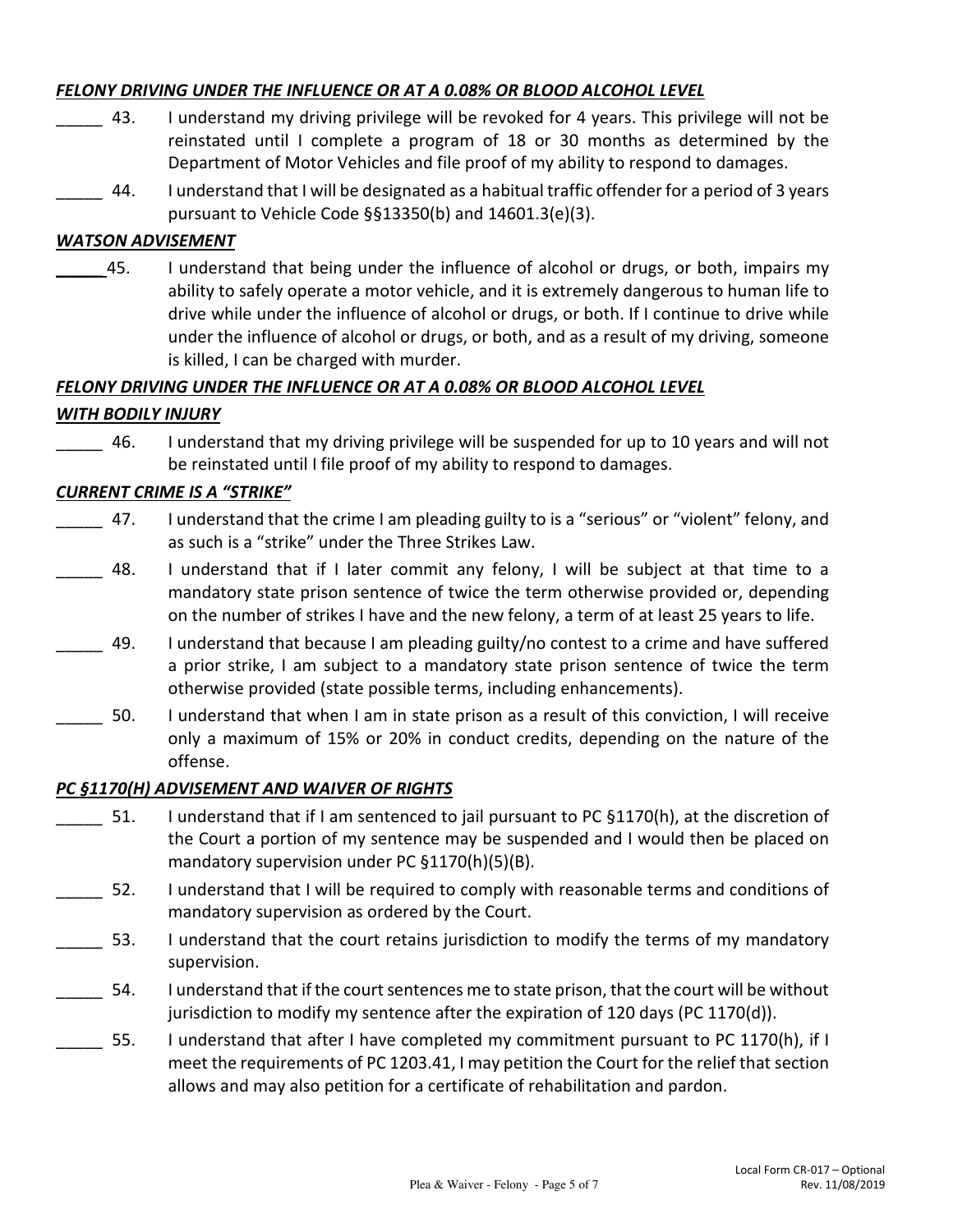56. I have been advised and understand that my sentence includes a period of probation supervision by the El Dorado County Probation Department which may include the use of flash incarceration*.* 

## *ACKNOWLEDGMENT OF RIGHTS, WAIVER, AND PLEA*

- 57. I have discussed the charge(s), the facts of the case, the possible defenses, and the consequences of my plea with my lawyer. I further have discussed with my lawyer my constitutional rights as set forth in numbers 16 - 22 above and understand these rights. I have had enough time to discuss my case with my lawyer and have been truthful and stated all facts that are known to me about my case and I am satisfied with the services and advice of my attorney.
- 58. Understanding all of this, for all of the charges, prior convictions and special allegations:
	- a. I give up my right to a jury trial;
	- b. I give up my right to a court trial;
	- c. I give up my right to confront and cross-examine witnesses;
	- d. I give up my right to remain silent and not incriminate myself;
	- e. I give up my right to present a defense;
	- f. I give up my right to subpoena witnesses on my behalf;
	- g. I give up the right to a jury or court trial on any sentencing factors and consent to the judge determining the existence of any sentencing factors within the judge's discretion as allowed by existing statutes and Rules of Court. I also agree this waiver shall apply to any future sentence imposed following the revocation of probation.

59. I freely and voluntarily plead guilty/no contest to the charge(s) of:

\_\_\_\_\_ 60. I freely and voluntarily admit the prior conviction(s) of:

- 61. I freely and voluntarily admit the special allegations of:
- 62. No one has threatened me, or anyone near or dear to me, to get me to change my plea.
- \_\_\_\_\_ 63. No one has made any promises or representations to me of a lesser sentence, probation, reward, immunity, or any other advantage of any kind, for myself or anyone else, other than what's stated in this declaration, in order to get me to plead guilty or no contest.
	- 64. I freely and voluntarily waive my right to appeal.

**DEFENDANT:** I have personally placed my initials in the blanks to the left of each of the above statements. I declare under penalty of perjury that the foregoing is true and correct.

 $\overline{\phantom{a}}$ 

**Date** Defendant's Signature